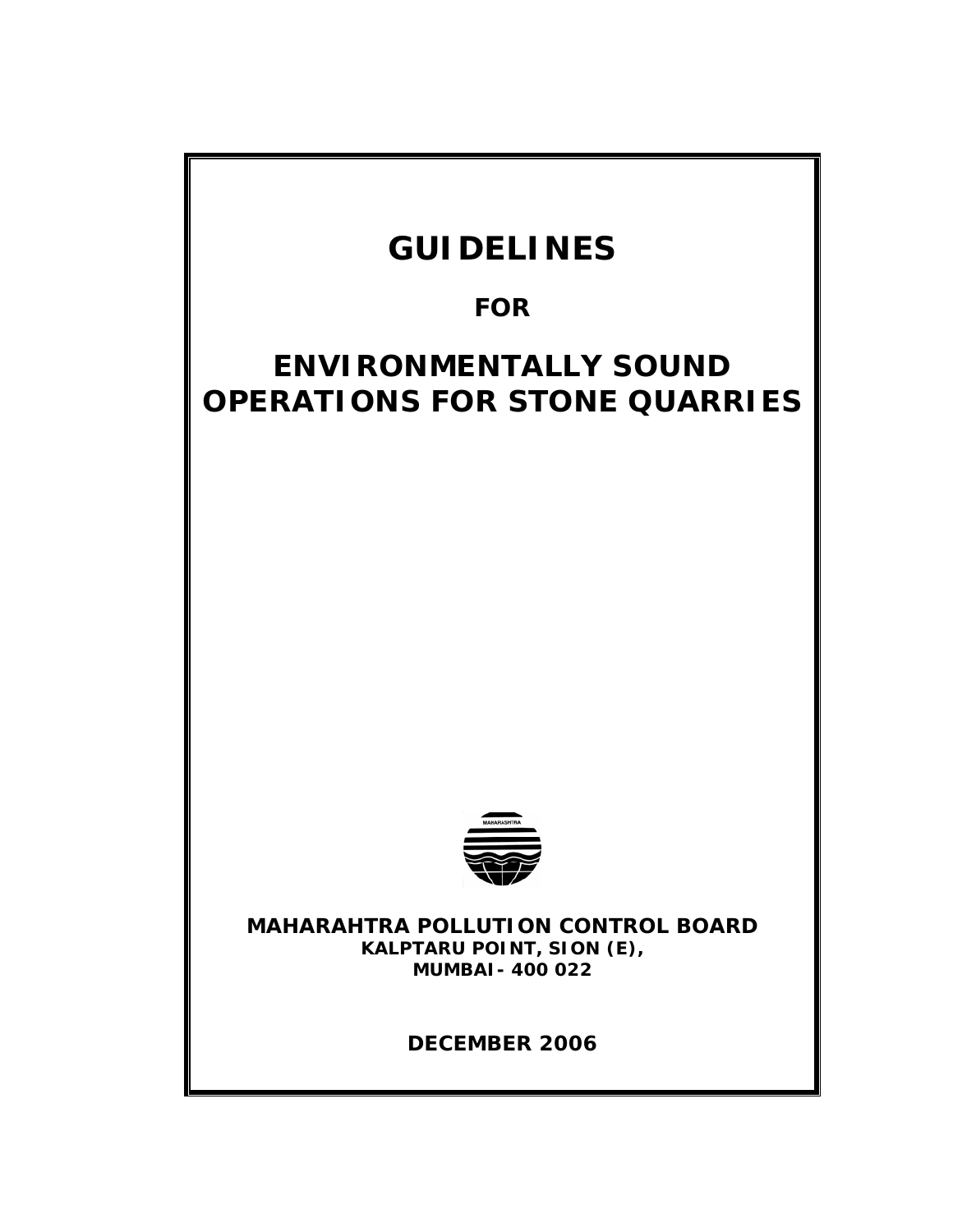# **GUIDELINES FOR STONE QUARRYING**

# **Preamble:**

The requirement of the stone is increasing with demands from rapidly growing infrastructural projects and housing sector. The stone is exploited from the quarries and many a times crushed at the site for getting necessary sizes. The stone is treated as minor minerals and therefore the stone quarrying do not attract the provisions of Environmental protection act.

The stone mining areas a re generally identified by the mining department and Collector, through the mining department regulate the operation of stone quarries. The operations of the quarries has operations including, blasting

- 1. No quarrying operations shall be carried out without obtaining Development Permission of the Planning Authority/District Collector/ Sub- Divisional Officer/ Tehsildar
- 2. The application for Development Permission for quarrying shall include:
	- a. A Location/site Plan at 1:500 scale of the quarry site and an area up to 500 meters around the quarry site showing important natural and man made features and contours and other important landscape features, access roads, building and other structures;
	- b. Proposed excavation plan and cross sections at 1:500 or larger scale showing proposed phasing; terracing; stepping; benching slopes; locations of process equipments; diversion of water courses; impounding lake; storage areas for top soil, waste material, quarried material; workers housing; landscaping including screen planting, mounding and measures against visual intrusion etc.
	- c. A restoration plan including landscaping proposals, phasing and proposal for reuse of the area after quarrying.
	- d. A report supplementing the excavation and restoration plans, costs and implementation program
- 3. No quarrying shall commence until the excavation plan is approved by the Director of Geology and Mining
- 4. The Restoration Plan approved by the Planning Authority/ District Collector/ Sub- Divisional Officer/ Tehsildar shall be implemented in consultation with concerned Conservator of Forest of District Forests Officer.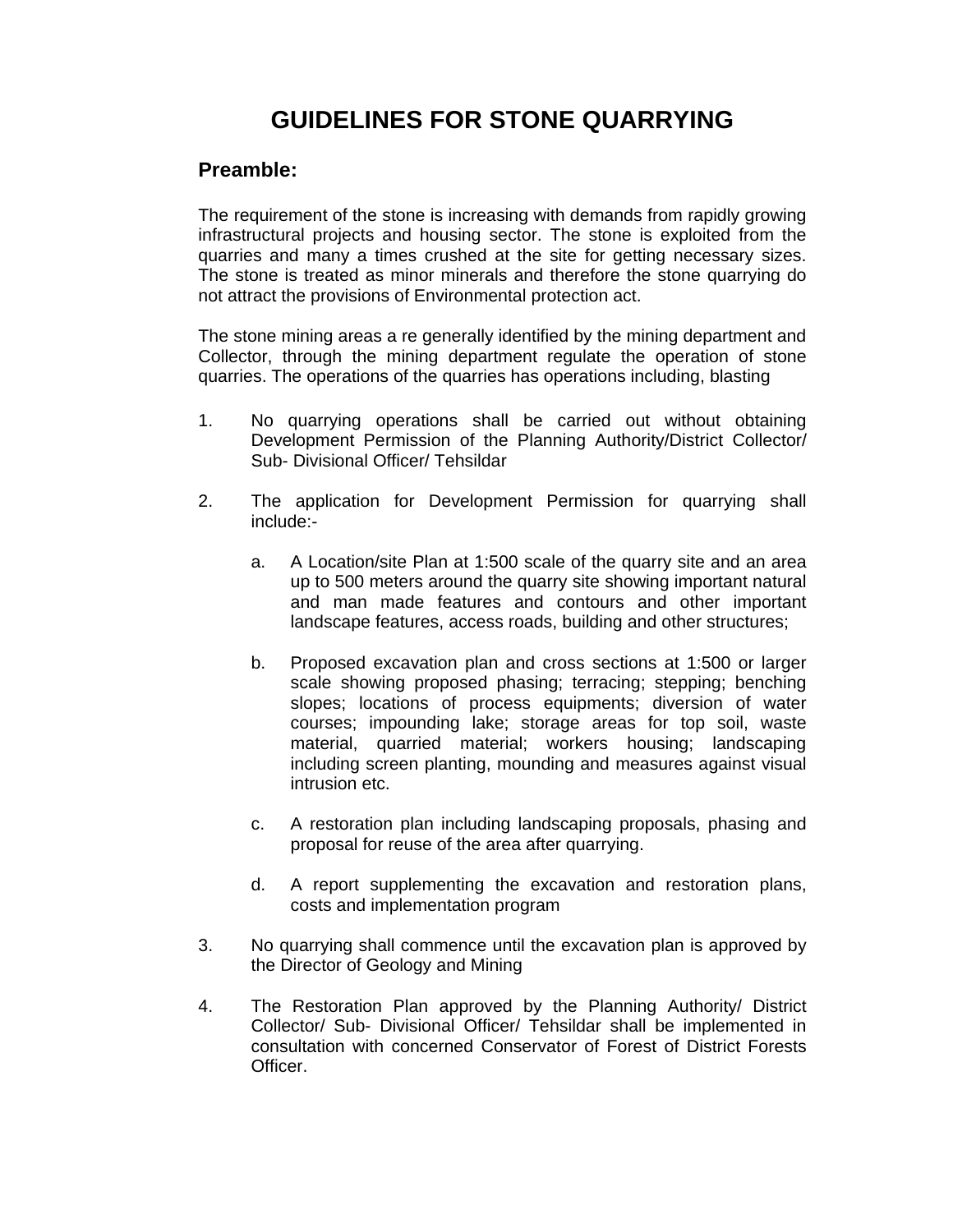- 5. Natural gradient of slope should be maintained during quarrying operations, slope of the footwall side (Slope in the direction in which mining does not exist) should be properly stabilized by planting adequate number of tress of suitable species in consultation with local Forests Department so as to have soil binding vegetation
- 6. In the case of murrum, the entire weathered soil or murum shall not be excavated leading to exposure of hard rock, instead, a capping or at least half a meter layer of murrum shall be left so that it can support vegetation and plantation that will be done later on.
- 7. Water course, if any, from a higher slope, should be properly diverted out of quarry and shall be safely channeled out of any nearby human settlement.
- 8. During quarrying operations, the water should be sprayed at least once in a day over the roads at the quarry sites and nearby areas.
- 9. Kachha road, used for transportation of murrum, from the quarry site shall be invariably sprayed by water during these operations. In order to minimize dust pollution, measures such as adoption of hoods at transfer points, vulcanizing of conveyer belt joints, under belt cleaning devices, and installation of dust suppressions and/or dust extraction system for conveyance shall be adopted.
- 10. The kachha road leading to the quarry shall have avenue plantation on to arrest the dust pollution.
- 11. No blasting shall be permitted if a public road, railway line or any human settlement is located within 500 meters from the quarrying site.
- 12. Residences for laborers and related temporary structures should be constructed at least 500 meters away form the place of blasting as well as from the place of quarrying. Heavy blasting using the heavy machinery shall be prohibited.
- 13. The Development Permission for quarrying shall be granted for a specific period, after which fresh permission for further quarrying will be necessary. In granting such fresh permission, the Planning Authority/ District Collector/ Sub- Divisional Officer/ Tehsildar shall review the performance of the quarry operator in implementing the approved excavation and restoration plans, air pollution control measures undertaken and adherence of these guidelines while carrying out the quarrying operations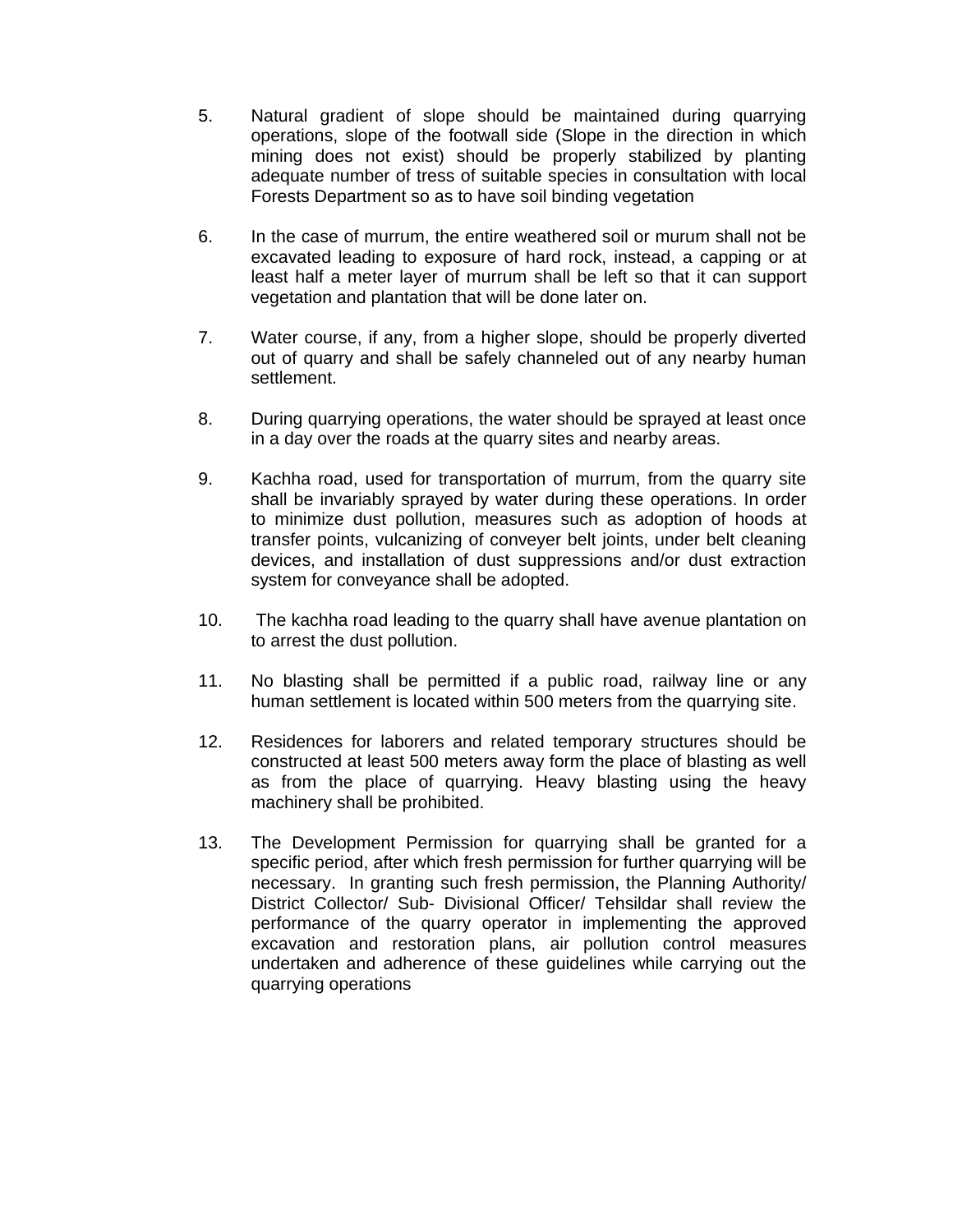# **SPECIFIC GUIDELINES FOR SOURCEWISE POLLUTION CONTROL MEASURES TO BE FOLLOWED FOR STONE QUARRIES.**

# **AIR POLLUTION**

### **DRILLING :**

- 1) Drilling machine shall be fitted with dust suppression, collection and disposal arrangement.
- 2) Deep wetting of drilling zones shall be done by water sprinkling before starting drilling.
- 3) During the drilling operations the efforts shall be made to reduce dust generation by taking appropriate measures

### **BLASTING**

- 1) Proper blasting whole geometry shall be designed.
- 2) Blast site shall be wetted before and after blasting operations are completed.
- 3) Only optimum quantity of permissible explosives shall be used so that the vibrations do not damage the structures/houses if the quarrying operations are close to human habitation.
- 4) Blasting shall be conducted only during favorable weather conditions and only during the day time and permissible hours.
- 5) The blasting operations shall be given publicity in the local area through Davandi and other available media so that local people become aware of the blasting activities being undertaken in the area.
- 6) The vibrations should be monitored periodically in consultation with the local Mining authorities.
- 7) The storage of the explosives and its transfer to and from the quarry area shall be strictly in accordance with the conditions listed in the permission granted by Explosives Department

### **Heavy Earth moving Machinery(HEMM):**

- 1) The operator/ transporter shall carry out regular maintenance of the machinery and vehicles.
- 2) The speed limit shall be adhered to.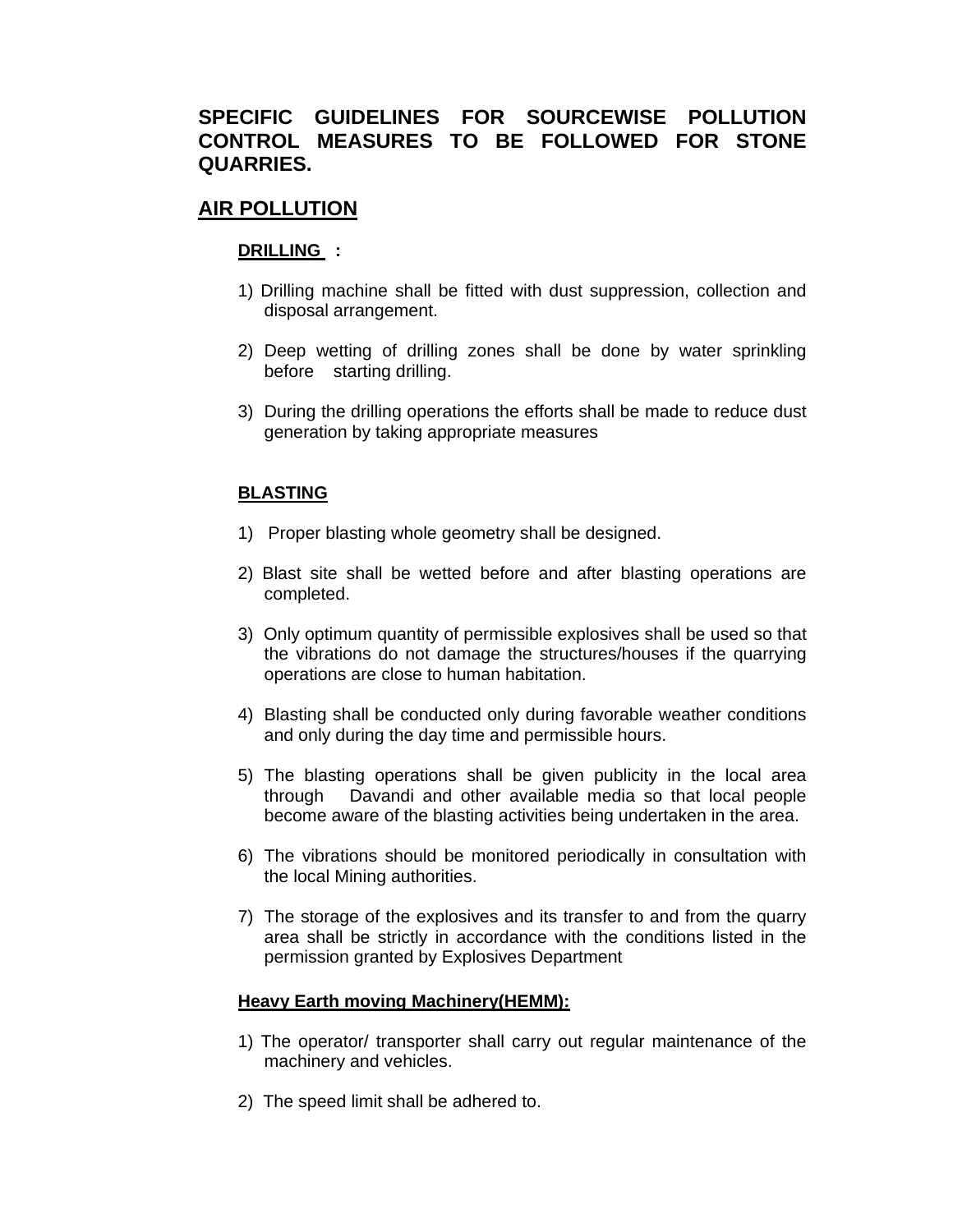- 3) Operator's cabin of the HEMMs should preferably be air conditioned at least air tight.
- 4) The smoke emission should conform to the standards notified in Motor Vehicle Act.
- 5) The trucks carrying the mined products shall be covered with tarpaulin so that there are no fugitive emissions during transportation.
- 6) The transportation should not through the busy roads in the city/towns/villages if by pass roads are available

### **HAUL ROADS :**

- 1) All the haul and service roads shall be mettled and well maintained.
- 2) Unmettled haul roads shall be free of ruts and pot holes.
- 3) All haul roads and surface roads shall be regularly sprayed with water.
- 4) Plantation alongside haul roads (avenue plantation) shall be carried out done.
- 5) Mined material receiving pits are shall be located close to the quarry to reduce the haul length of the dumper

## **OVERBURDEN :**

- 1) Non-operative dumps shall be subjected to technical and biological reclamation.
- 2) Plantation over and around over burden dumps shall be carried out to ensure stability of slopes, prevention of dust by wind action and soil erosion during the run off.
- 3) Wetting of surface of O. B. dump shall be regularly practiced.

# **NOISE POLLUTION**

### **BLASTING :**

- 1) Blast holes shall be judiciously charged.
- 2) No blasting shall be done when there is low cloud ceiling.